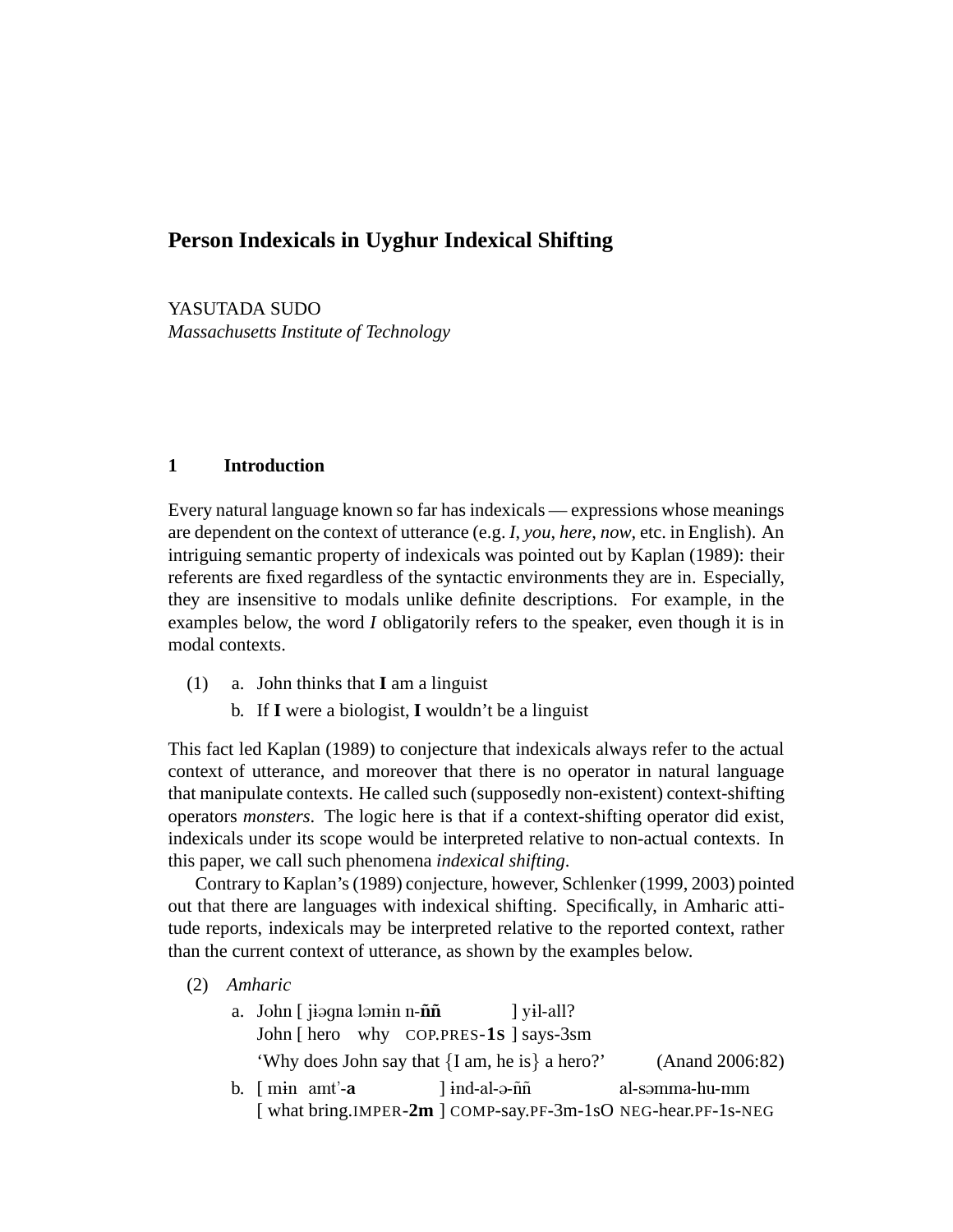'I didn't hear what he told me to bring.' (Leslau 1995:779)

In addition, recent studies show that Amharic is not the only language with indexical shifting. Specifically, Navajo (Speas 1999), Zazaki, Slave (Anand and Nevins 2004; Anand 2006), Catalan Sign Language (Quer 2005), Nez Perce (Deal 2008) and Matses (Ludwig et al. to appear)) are reported to allow indexical shifting in attitude contexts. Based on these languages, it is now considered that monsters in fact do exist in natural language, contrary to Kaplan's (1989) surmise (Schlenker 1999, 2003; Anand and Nevins 2004; Anand 2006 among others).<sup>1</sup>

One of the goals of the present paper is to provide novel data of indexical shifting from yet another language, (Modern) Uyghur.<sup>2</sup> Focusing on the interpretation of 1st and 2nd person singular indexicals, we observe two peculiar features of Uyghur indexical shifting: (i) that 1st person indexicals are obligatorily *de se*, while 2nd person indexicals are not obligatorily *de se* in the sense explained below; and (ii) that shifted 2nd person pronouns are not allowed under certain attitude verbs, while shifted 1st person pronouns are always licensed. We propose a formal semantic account of both phenomena.

This paper is organized as follows. In Section 2, the basic facts about Uyghur indexical shifting are introduced. The semantic properties of shifted indexicals are discussed in Section 3, a formal semantic account of which is proposed in the subsequent section. We look at the behavior of person indexicals under various kinds of attitude verbs in Section 5, which we claim follows from the lexical semantics of the attitude verbs and can be given a straightforward account in our theory presented in Section 4. In Section 6, we review a previous account of similar facts in Slave due to Anand and Nevins (2004) and Anand (2006), and claim that our analysis is conceptually better.

# **2 Uyghur Indexical Shifting**

Just as in the other languages mentioned in Section 1, indexical shifting in Uyghur is confined to complement clauses to attitude verbs, but Uyghur is special in that it has two kinds of complement clauess that differ in whether indexical shifting takes place. More specifically, some attitude verbs only take nominalized complement clauses, others only take finite complement clauses, and still others are compatible with both types. For example, the verb *de-* 'say, tell' can take either.

(3) a. *Nominalized Complement Clause*

<sup>&</sup>lt;sup>1</sup> See von Stechow (2002) and Ogihara (2006) for monster-free theories.

<sup>&</sup>lt;sup>2</sup> Uyghur is an eastern Turkic language spoken by 8-10 million speakers mainly in the Xinjiang Autonomous Region of China. It possesses the usual Turkic features including SOV word order, scrambling, radical pro-drop, highly agglutinative verbal morphology, allomorphy involving vowel harmony, and case suffixes on nouns (see Hahn 1991 and De Jong 2007 for descriptive grammars).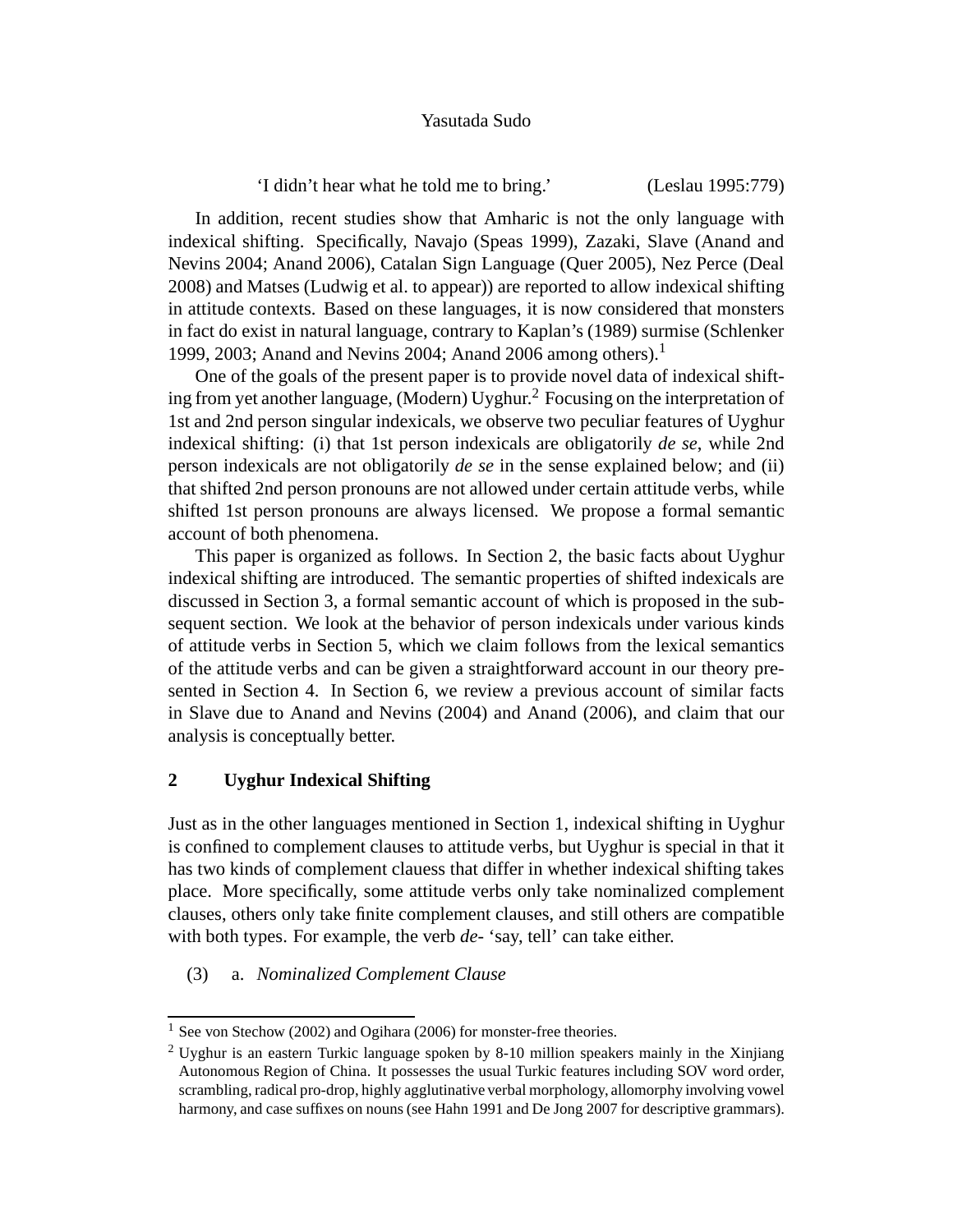Ahmet [ profesor-ning kit-ken-lik-i-ni Ahmet [ professor-GEN leave-REL-NMLZ-3-ACC ] say-PAST.3 ] di-di 'Ahmet said that the professor left'

b. *Finite Complement Clause* Ahmet [ profesor Ahmet [ professor.NOM leave-PAST.3 ] say-PAST.3 ket-ti ] di-di 'Ahmet said that the professor left'

Interestingly enough, indexical shifting is basically obligatory in finite complement clauses to attitude verbs (see Shklovsky and Sudo to appear for some complications), but never observed in nominalized complement clauses, as illustrated by the following examples.

| (4) | a. Nominalized Complement Clause                                |  |  |  |
|-----|-----------------------------------------------------------------|--|--|--|
|     | Ahmet [ mening kit-ken-lik-im-ni<br>1 di-di                     |  |  |  |
|     | Ahmet [ 1SG.GEN leave-REL-NMLZ-1SG-ACC ] say-PAST.3             |  |  |  |
|     | OK (non-shifted) 'Ahmet said that I <sub>speaker</sub> left'    |  |  |  |
|     | * (shifted) 'Ahmet <sub>i</sub> said that he <sub>i</sub> left' |  |  |  |
|     | b. Finite Complement Clause                                     |  |  |  |
|     | Ahmet [ men ket-tim<br>l di-di                                  |  |  |  |
|     | Ahmet [1sG leave-PAST.1sG ] say-PAST.3                          |  |  |  |
|     |                                                                 |  |  |  |

\* (non-shifted) 'Ahmet said that Ispeaker left'

OK (shifted) 'Ahmet*<sup>i</sup>* said that he*<sup>i</sup>* left'

These sentences are not synonymous. In (4a), *mening* 'my' refers to the speaker of the entire sentence, just like in English, while in (4b), *men* 'I' obligatorily refers to the attitude holder Ahmet, rather than the speaker.

At this point, one might wonder whether the embedded clause in (4b) is an instance of direct quotation. However, there are several pieces of evidence showing that finite complement clauses need not be quotational.<sup>3</sup>. For example, the finite complement in (5) contains a wh-phrase taking the matrix scope, which guarantees that the embedded clause is not a quotation, because wh-quantification into quotations is generally impossible. Nonetheless, the first person indexicals obligatorily refer to the attitude holder Tursun.

(5) Tursun [**men** | kim-ni | kör-**dim** Tursun [ 1SG who-ACC see-PAST.1SG ] say-NEG-PAST.3 ] di-di? 'Who did Tursun*<sup>i</sup>* say he*<sup>i</sup>* saw?'

 $3$  Due to space limitations, we present just one argument here and refer the interested reader to Shklovsky and Sudo (to appear).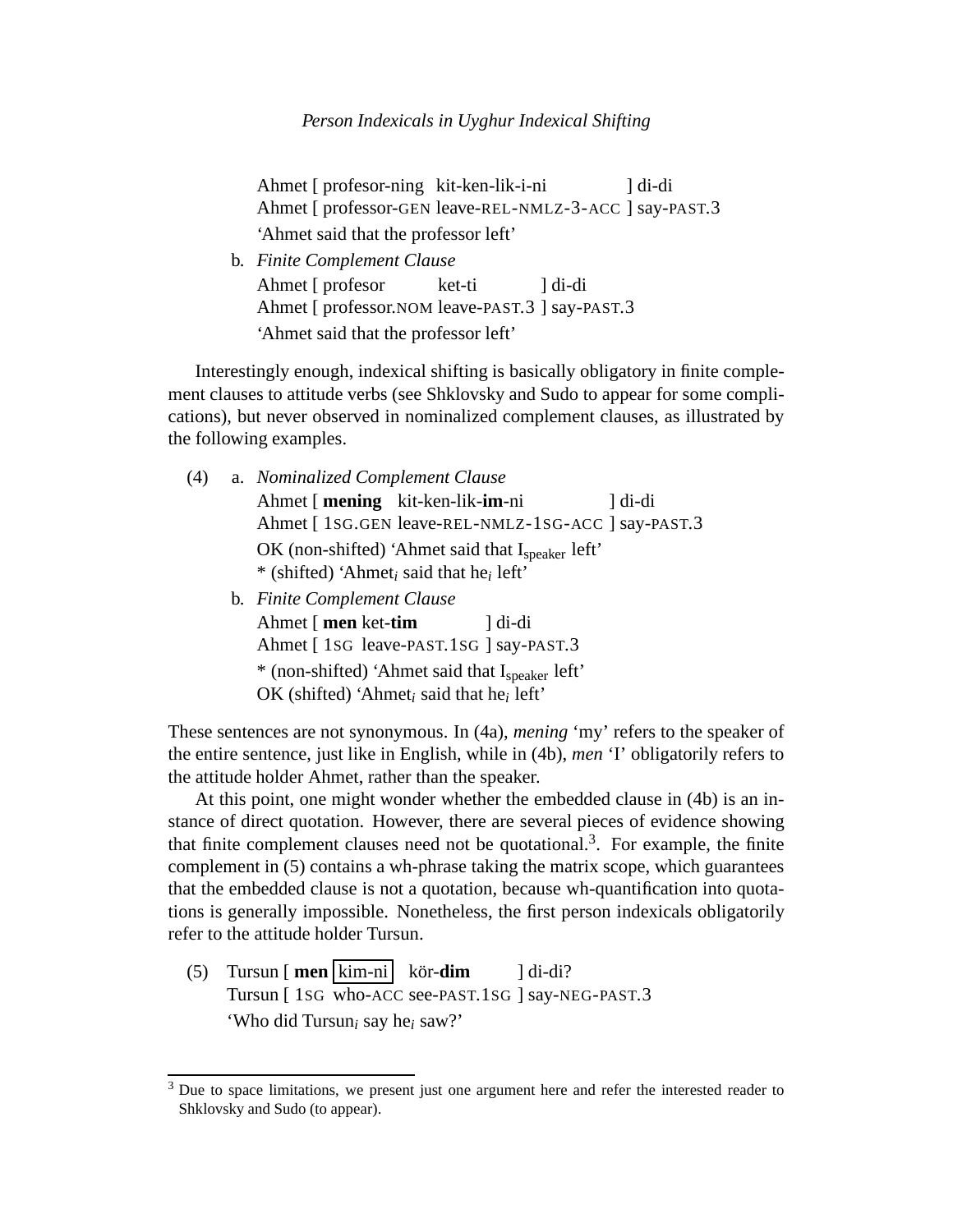We observed in this section that Uyghur morphosyntactically distinguishes shifting and non-shifting complement clauses to attitude verbs, unlike in the languages known so far. For the rest of this paper, we exclusively look at 1st and 2nd person indexicals in shifting environments, but it should be noted here that certain temporal indexicals also shift in the same way, while locative indexicals and demonstratives never do in Uyghur.

### **3 (Non-)Obligatory** *De Se* **Readings of Shifted Indexicals**

This section discusses the semantic properties of shifted indexicals in Uyghur. In particular, we observe that shifted 1st person indexicals are obligatorily *de se*, while shifted 2nd person indexicals need not be 2nd person *de se* (or *de te*).

By *de se* interpretations of pronouns, we mean the following. In the *de se* construal, a pronoun refers to the individual that the attitude holder identifies as himself, not just that we, as a third party, identify as him (Lewis 1979). That this is a linguistically relevant distinction is shown by the contrast between 3rd person pronouns and PRO in obligatory control constructions in English. That is, English 3rd person pronouns are generally ambiguous between *de se* and non-*de se* readings, while PRO is obligatorily *de se* (Chierchia 1989).

- (6) CONTEXT: John is so drunk that he has forgotten that he is a candidate in the election. He watches someone on TV and finds that that person is a terrific candidate, who should definitely be elected. Unbeknownst to John, the candidate he is watching on TV is John himself.
	- a. John<sub>i</sub> hopes that  $\mathbf{he}_i$  will be elected
	- b. #John<sub>i</sub> hopes  $\mathbf{PRO}_i$  to be elected  $(Schlenker 2003:61)$

There is a comparable reading for pronouns denoting the hearer, which is called 2nd person *de se* or *de te*. That is, *de te* pronouns denote the individual that the attitude holder identifies as the person she is/was talking to. Again PRO in English object control is sensitive to this distinction.

- (7) CONTEXT: John is hosting a party. He hears that a certain waiter named Bill is being a nuisance. John tells the nearest waiter, "Bill has to go." Unbeknownst to him, he's talking to Bill.
	- a. John told Bill*<sup>i</sup>* that **he***<sup>i</sup>* had to leave
	- b. #John told  $\text{Bill}_i$  **PRO***i* to leave  $(Anand 2006:16)$

With this in mind, we now observe that Uyghur shifted 1st person pronouns are obligatorily *de se*, just as PRO in English. The logic is the same as above: the given context only supports the non-*de se* readings of the pronouns and an infelicity indicates that the pronoun can only be read *de se*. Here, the contrast is illustrated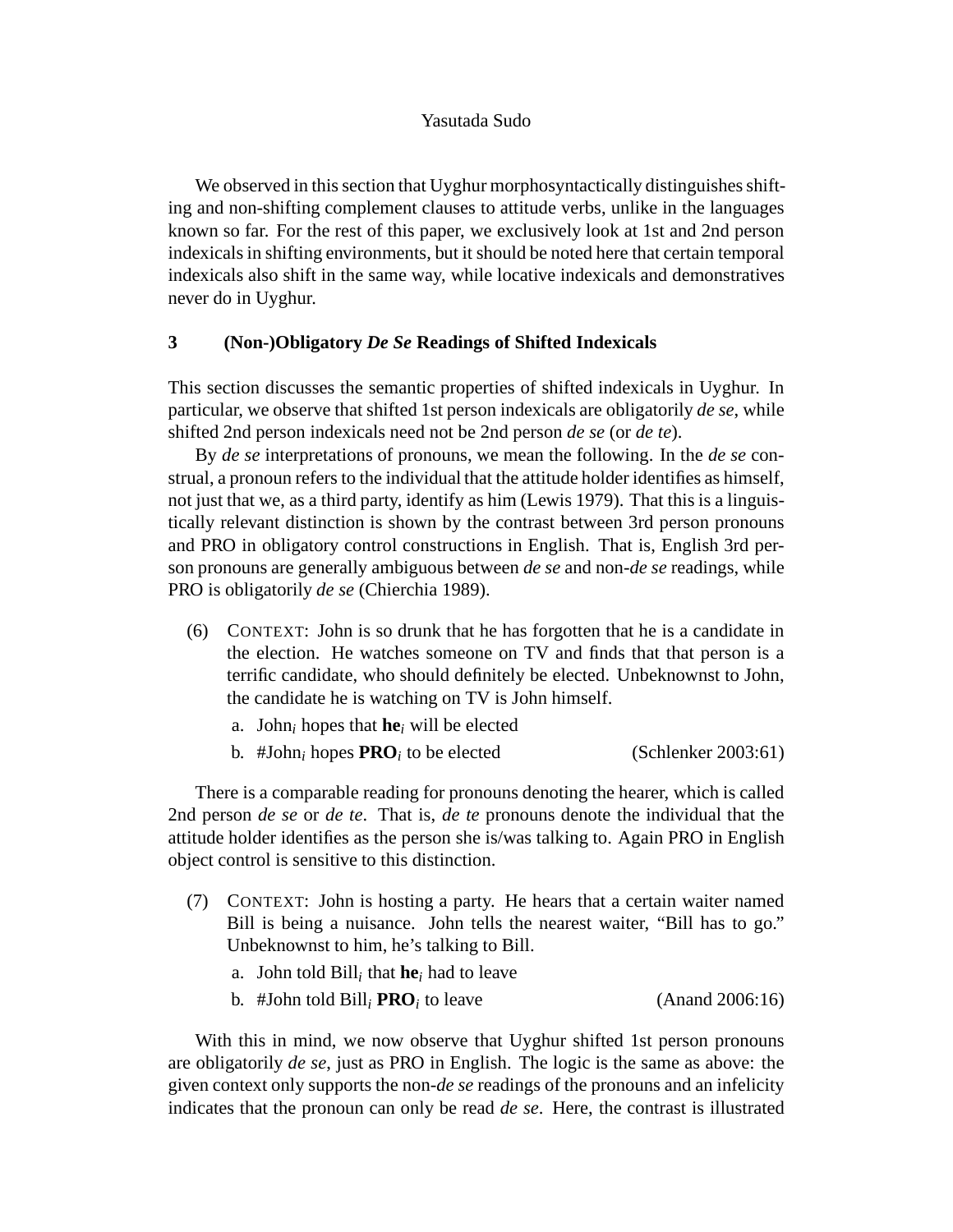by shifted 1st person pronoun *men* and a 3rd person pronoun (a 3rd person reflexive or *pro*) in a nominalized complement clause which is not a shifting environment.

- (8) CONTEXT: Ahmet took an exam, and later saw the top 10 scorers with the respective ID numbers. He forgot his own ID number, so didn't know who was who. Pointing to the No.1 scorer, he remarked "This guy is very smart!" But it turned out that he was talking about himself. Ahmet üzi Ahmet himself COP-REL-NML-3sg-ACC know-NEG, ik-ken-lik-i-ni bil-mey, 'Ahmet did not know that it was him, but'
	- a. # Ahmet [ **men** bek aqriliq ] di-di Ahmet [ 1sg very smart ] say-PAST.3 'Ahmet*<sup>i</sup>* said that he*<sup>i</sup>* is very smart'
	- b. Ahmet [(üz-i-ning) bek aqriliq ik-ken-lik-i-ni Ahmet [ (self-3-GEN) very smart COP-REL-NML-3sg-ACC ] say-PAST.3 ] di-di 'Ahmet*<sup>i</sup>* said that he*<sup>i</sup>* is very smart'

On the other hand shifted, 2nd person pronouns are not obligatorily *de te*.

- (9) CONTEXT: Muhemmet is hosting a party. He hears that a certain waiter named John is being a nuisance. Muhemmet tells the nearest waiter, "John should go home." Unbeknownst to him, he's talking to John.
	- a. Muhemmet John-gha [pro öy-ge Muhemmet John-DAT [ *pro* home-DAT leave-GER-2sg should ] say-PAST.3 kit-sh-**ing** kirek ] di-di 'Muhemmet told John*<sup>i</sup>* that he*<sup>i</sup>* should go home'
	- b. Muhemmet John-gha [u-ning öy-ge Muhemmet John-DAT [ 3sg-GEN house-to leave-GER-3 should COP-REL-NML-3-ACC kit-sh-i kirek ik-ken-lik-i-ni ] di-di
		- ] say-PAST.3

'Muhemmet told John*<sup>i</sup>* that he*<sup>i</sup>* should go home'

It is even possible to be explicit about Muhemmet's epistemic state as in the following example, which is felicitous in the same context as above.

(10) Muhemmet John-ni tunu-imay, Muhemmet John-ACC recognize-NEG, he.DAT [ 2sg house-DAT leave-GER-2sg uninggha [ sen öy-ge kit-sh-**ing** kirek ] di-di should ] say-PAST.3

'Muhemmet did not recognize John*<sup>i</sup>* , and told him*<sup>i</sup>* that he*<sup>i</sup>* should go home'

This behavior of Uyghur 2nd person pronouns in shifted contexts is different from other languages with indexical shifting such as Amharic and Zazaki, in which both shifted 1st and 2nd person pronouns are obligatory *de se* or *de te*, as Anand (2006) discusses. We will come back to this in Section 6.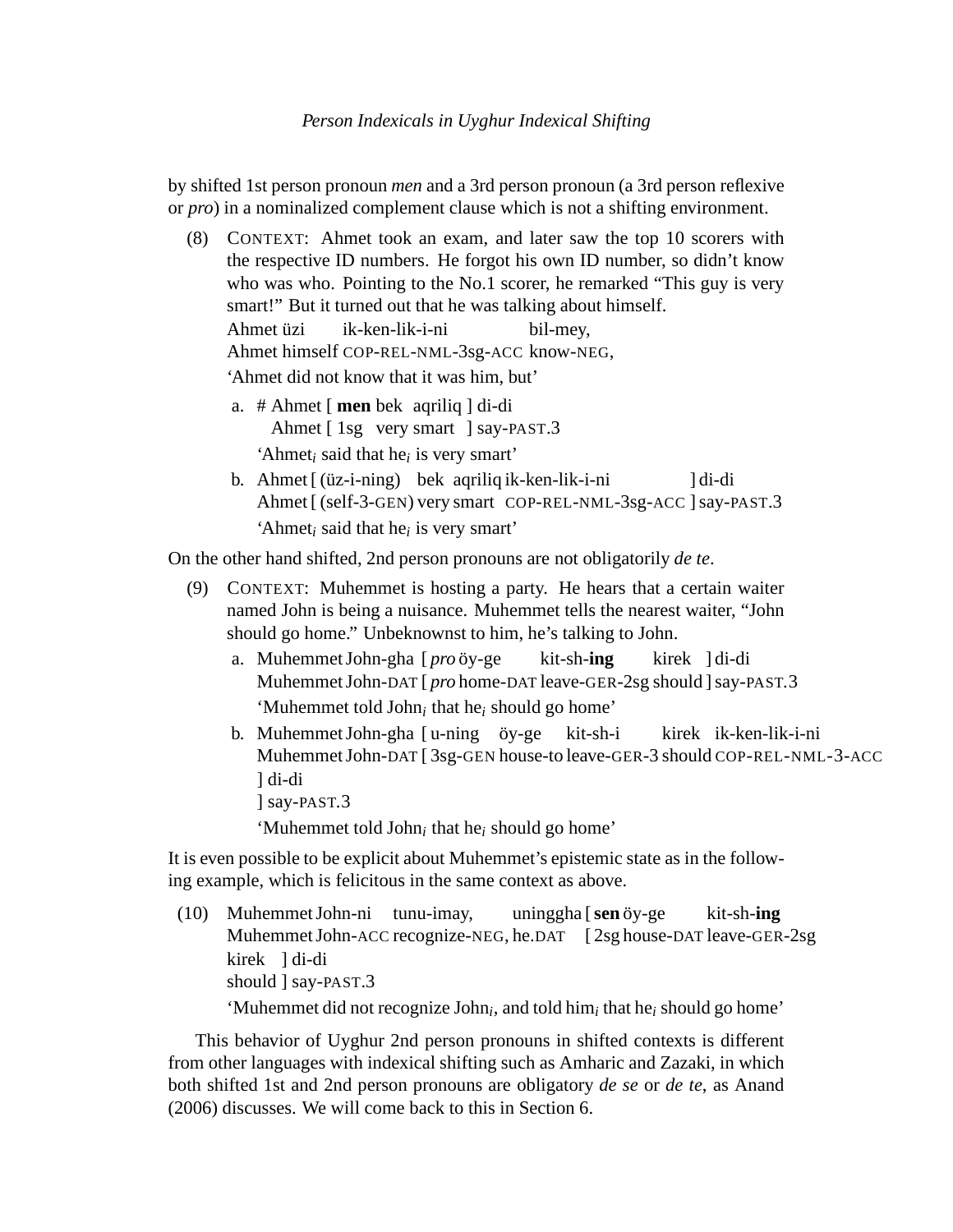### **4 Analysis of Indexical Shifting**

In this section, we present a formal semantic analysis of indexical shifting. We adopt Anand's (2006) analysis to a large extent, although there are some differences.

Firstly, we model a (possible) context of utterance as an additional index *c* to which the interpretation function  $\llbracket \cdot \rrbracket$  is relativized. As we are only interested in indexical shifting of person indexicals, we assume that contexts are triples consisting of two individuals and a world ( $c = \langle a_c, h_c, w_c \rangle$ ). By assumption, indexicals make reference to the context index.

(11) a.  $\llbracket \mathbf{I} \rrbracket_{\varrho}^c$  $\frac{c}{g} = a_c$ b.  $\llbracket \text{ you} \rrbracket_g^c = h_c$ c. [ $w \in \int_{g}^{c}$  = the salient group of individuals that includes  $a_c$ 

Also, we postulate possible evaluation indices *i* in the object language (cf. Ty2 of Gallin 1975; see also Percus 2000; Keshet 2008), whose denotations are assumed to be of the same semantic type as context indices (cf. von Stechow and Zimmermann 2005; Anand 2006; *pace* Kaplan 1989).

In general, modals are quantifies over indices. For examples, the universal deontic modal *must* is of type  $\langle st, st \rangle$  and given the following meaning.

(12) For any  $\left[\!\!\left[ \phi \right]\!\!\right]_e^c$  $\frac{c}{g}$  of type  $\langle s,t \rangle$ ,  $[\![$ must  $\phi \!]^c_\varrho$  $g = \lambda i$ . for any  $\langle a_i, h_i, w_j \rangle$  such that the relevant rules are obeyed  $\text{in } w_j, \llbracket \phi \rrbracket^c_g$  $\binom{c}{g}(\langle a_i, h_i, w_j \rangle) = 1$ 

It should be remarked here that modals never manipulate the context index, which ensures indexicals' insensitivity to modality discussed in Section 1.

In order to account for indexical shifting, we claim that there is a 'monstrous' lexical item  $M$  in Uyghur that manipulates the context index. Notice that this operator should not be attitude verbs, because indexical shifting never takes place in nominalized complements clauses although the same attitude verbs are employed as in finite complement constructions (*pace* Schlenker 1999, 2003). Instead we assume that  $M$  is a covert operator that only and always appears in finite complements and never in nominalized complements (see Shklovsky and Sudo to appear for its syntax). *M* performs the following operation.

(13) For any  $\left[\!\!\left[ \phi \right]\!\!\right]_e^c$  $\frac{c}{g}$  of type *t*,  $\left[\mathcal{M}_{\text{i}} \phi\right]_g^c$  $\frac{c}{g} = \llbracket \, \varphi \, \rrbracket^{g(\mathtt{i})}_g$ *g*

Just as other lexical items in the current system, *M* is assumed to take an object language index as its first argument as indicated by the subscript. Also for compositional purposes, we take (13) to be a new compositional operation triggered by this particular lexical item (cf. 'Monstrous Functional Application' of von Stechow and Zimmermann 2005; Anand 2006).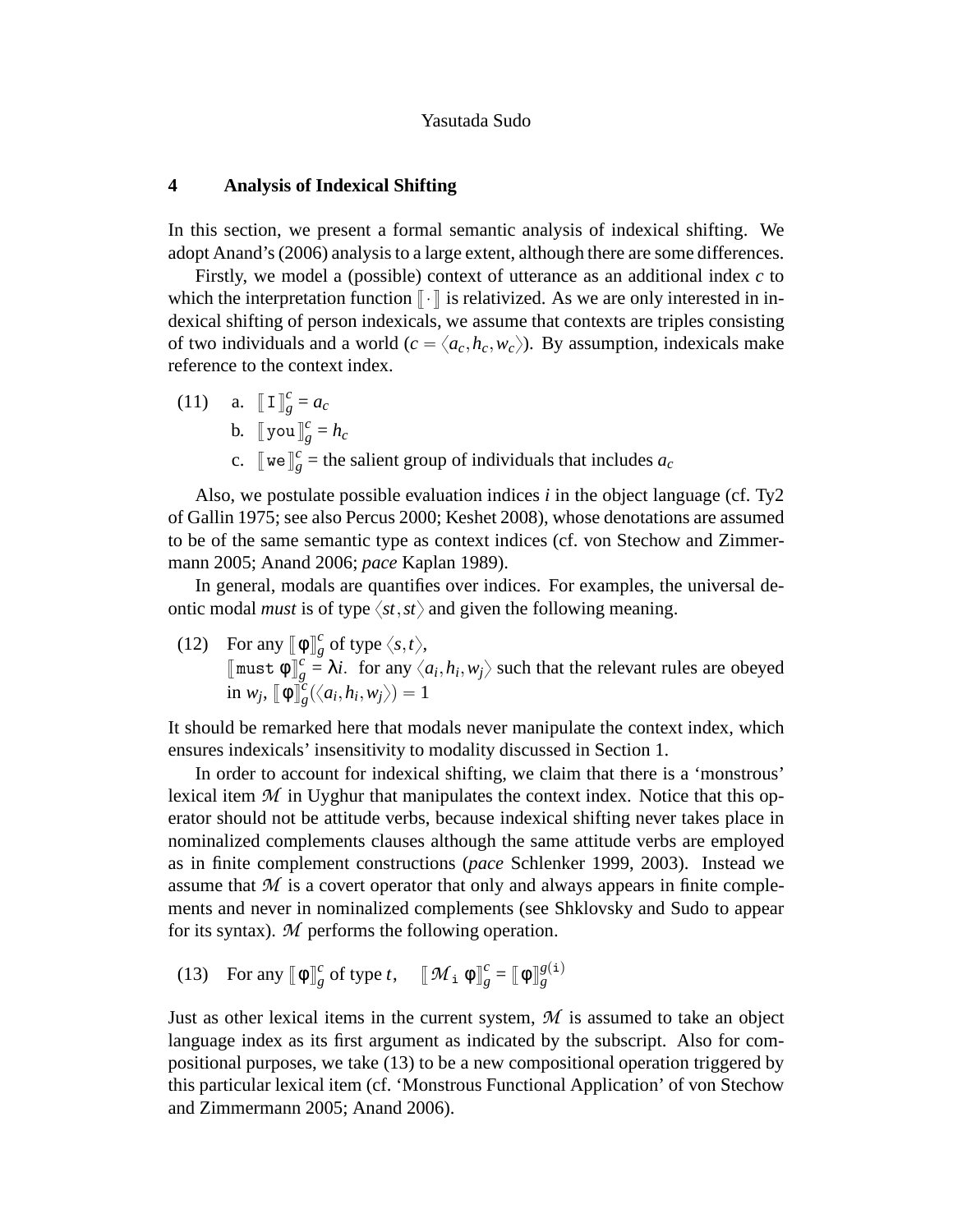The last ingredient necessary for indexical shifting is the meaning of attitude verbs. Following the standard Hintikka semantics for attitude verbs, we assume that they are modals. Recall, however, that in the present system, modals quantify over triples consisting of two individuals and a possible world, rather than just possible worlds. We claim that unlike non-attitude modals, attitude verbs change the individual coordinates to new ones, namely, *de se* and *de te* individuals respectively. For example, the meaning of *tell* looks like the following.

- (14) For any  $\llbracket \phi \rrbracket_{\varrho}^c$  $\frac{c}{g}$  of type  $\langle s,t \rangle$ ,  $[\![$ tell $\phi$  $]\!]^c_\varrho$  $g \stackrel{c}{=} \lambda y.\lambda x.\lambda i. \forall j \in \text{SAY}_{x,y,i}$   $[\![ \Phi \ ]\!]_g^c$  $g'(j) = 1$ where  $j \in \text{SAY}_{x,y,i}$  iff iff  $(j = \langle a_j, h_j, w_j \rangle)$ 
	- a.  $w_j$  is compatible with what *x* tells *y* in  $w_i$ ;
	- b.  $a_j$  is the individual in  $w_j$  that *x* identifies in  $w_i$  as himself;
	- c.  $h_j$  is the individual in  $w_j$  that *x* identifies in  $w_i$  as the person *x* is talking to

The above ingredients are sufficient to achieve indexical shifting. More concretely, the monster  $M$  changes the context index to the one that is quantified over by the attitude verb, and therefore, any indexical under the scope of the monster gets interpreted relative to the new index and may refer to an individual other than the current speaker or hearer.

$$
(15)
$$

$$
\begin{bmatrix}\n\lambda_j & \lambda_{j} & \lambda_{j} \\
\lambda_{j} & \lambda_{j} & \phi\n\end{bmatrix}^{c} = \lambda y. \lambda x. \lambda i. \ \forall j \in \text{SAY}_{x,y,i} \left[\n\widehat{\mathcal{M}_{j}} \phi\right]^{c}_{g[j \rightarrow j]} = 1
$$
\n
$$
= \lambda y. \lambda x. \lambda i. \ \forall j \in \text{SAY}_{x,y,i} \left[\n\phi\right]^{j}_{g[j \rightarrow j]} = 1
$$

There are two auxiliary assumptions that should be made explicit here. The matrix clause is always of type  $\langle s,t \rangle$  and is evaluated against the current context of utterance. Also,  $M$  must take the index of the closest abstraction (j in the above case), just like adverbs and predicates (cf. Percus 2000; Keshet 2008), and can never be *de re*.

Now we are ready to explain the difference between shifted 1st and 2nd person indexicals. Recall that in Uyghur the former are obligatorily *de se*, while the latter are not. The following simple semantics for 1st person indexicals as a projection function, which we proposed for English in (11), yields the obligatory *de se* reading, because the first individual coordinate of a shifted context index is required to be the *de se* individual by the semantics of the attitude verb.

$$
(16) \quad \texttt{[men]}_g^c = a_c
$$

 $\overline{a}$ 

On the other hand, shifted 2nd person indexicals in Uyghur require a further treatment, because they are not obligatorily *de te* and therefore cannot denote the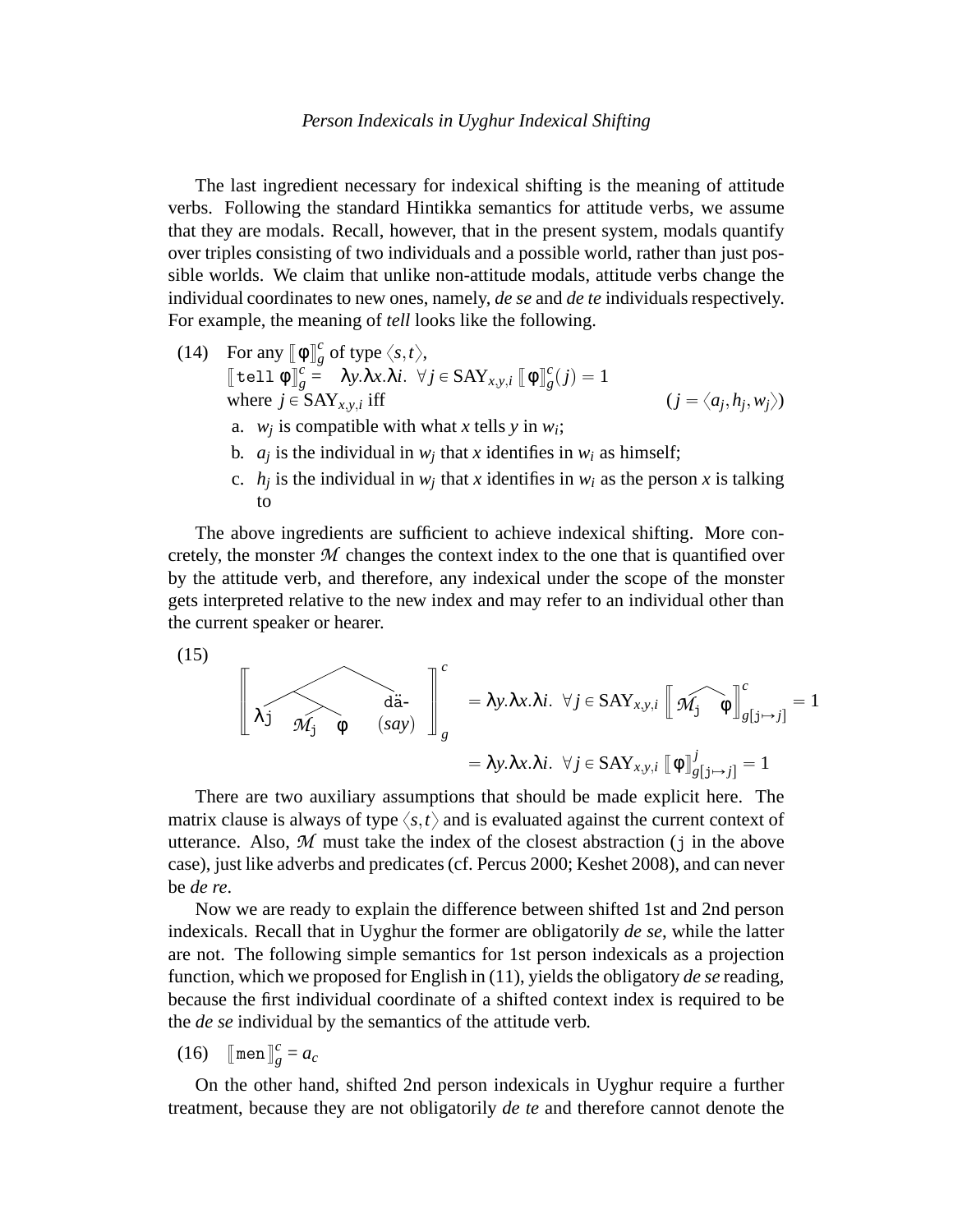*de te* individual coordinate of a shifted context index. To this end, we claim that they are disguised definite descriptions containing a 1st person indexical. Being definite descriptions, they take an index as their first argument.

 $(17)$   $[\text{sen}]^c_\rho$  $g_g^c = \lambda i$ . the individual in  $w_i$  that  $a_c$  is/was talking to in  $w_i$ 

It is assumed here that this definite description can be read *de re*, just like other normal definite descriptions, in which case *sen* takes the matrix index. This is illustrated by the following schematic example.

(18)  $\lambda$ i John told Mary [that  $\lambda$ j  $M$ <sub>i</sub> ... [sen<sub>i</sub>] ...]

Thus *sen* 'you' in (18) is interpreted as the individual in  $w_i$  that  $a_c$  was talking to in  $w_i$ , and there is no requirement that John be able to identify the same individual as the person he was talking to. It is also allowed for the index *sen* takes to be j, in which case it receives a *de te* reading.<sup>4</sup>

# **5 Restrictions on Shifted 2nd Person Pronouns**

In this section, we turn to another difference between 1st and 2nd person indexicals in Uyghur indexical shifting. That is, certain attitude verbs shift only 1st person indexicals and shifted 2nd person indexicals under them are infelicitous. Furthermore, we claim that these two classes of attitude verbs are not determined arbitrarily, but are semantic natural classes. Specifically, under verbs of communication whose subject is the language user and the other argument is the hearer, both 1st and 2nd person indexicals undergo indexical shifting.

- (19) **de-** (say, tell)
	- a. Ahmet [ *pro* kim-ni Ahmet [ *pro* who-ACC well see-IMPERF.1sg ] say-PAST.3 jaxshi kör-**imen** ] di-di? 'Who did Ahmet say that he likes?'
	- b. Ahmet Aygül-ge [*pro* kim-ni Ahmet Aygül-DAT [ *pro* who-ACC well see-IMPERF.2sg ] say-PAST.3 jaxshi kör-**isen** ] di-di? 'Who did Ahmet told Aygül that she likes?'

(20) **sozle- ¨** (speak, talk)

a. Ahmet [ *pro* kim-ni Ahmet [*pro* who-ACC well see-IMPERF.1sg C ] speak-PAST.3 jaxshi kör-**imen** dep ] sözli-di? 'Who did Ahmet say that he likes?'

<sup>4</sup> Strictly speaking, for *sen* to receive the correct interpretation in this construal, the world coordinate of the index *sen* combines with should be a world compatible with what John believes, rather than a world compatible with what John told Mary. This is a general problem of this type of account of *de re/de dicto* (cf. Geurts 1999).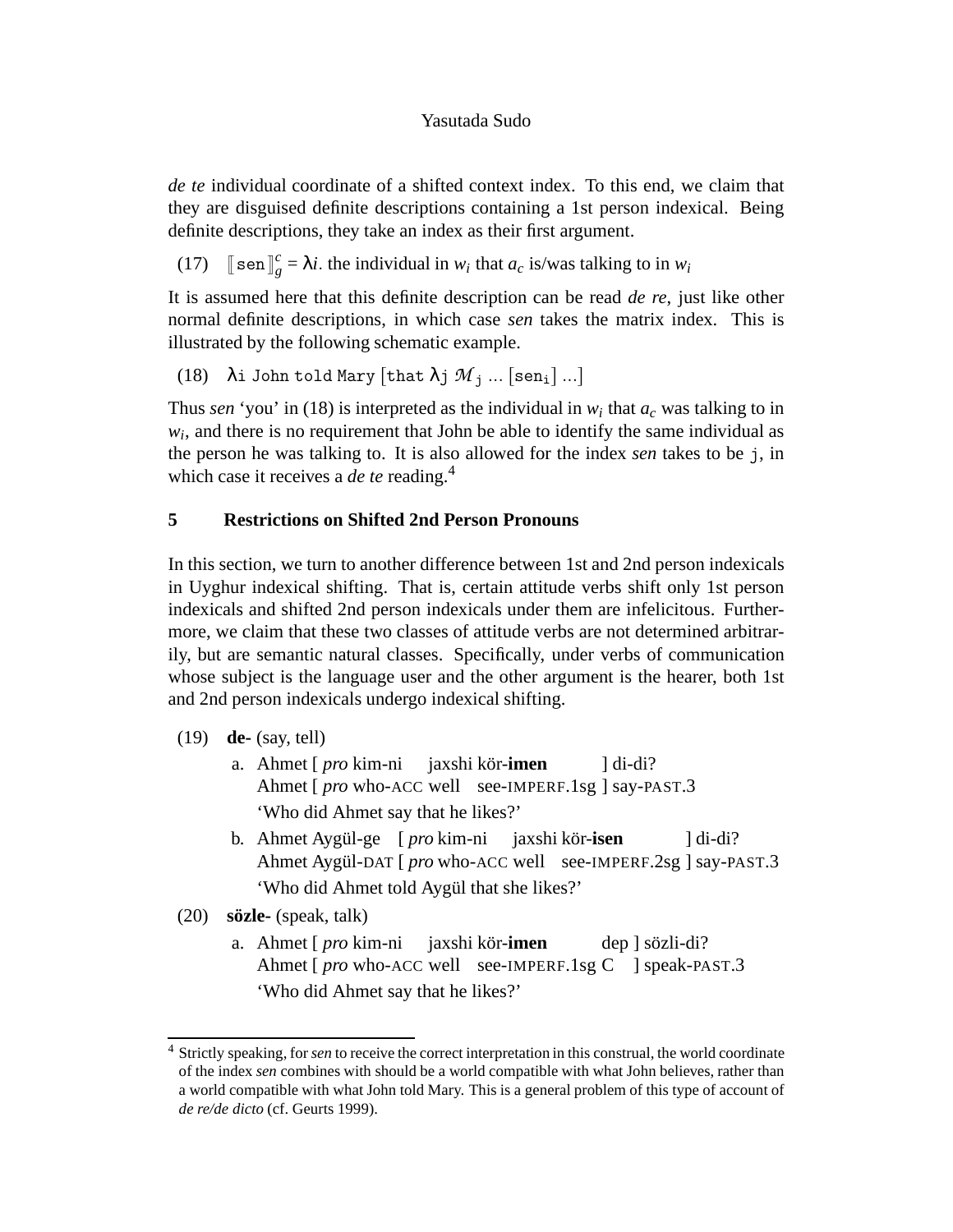- b. Ahmet Aygül-ge [*pro* kim-ni jaxshi kör-isen Ahmet Aygül-DAT [*pro* who-ACC well see-IMPERF.2sg C ] speak-PAST.3 dep ] sözli-di? 'Who did Ahmet told Aygül that she likes?'
- (21) **maxtan-** (brag)
	- a. Ahmet Aygül-ge [ pro kim-ni Ahmet Aygül-DAT [ *pro* who-ACC saw kör-**dim** dep ] maxtan-di? C ] brag-PAST.3 'Who did Ahmet brag to Aygül that he met?'
	- b. Ahmet Aygül-ge [ men sen-din igiz dep ] maxtan-di Ahmet Aygül-DAT [ 1sg 2sg-from tall C ] brag-PAST.3 'Ahmet bragged that he is taller than Aygül'
- (22) **qayil qil-** (persuade, convince)
	- a. Ahmet Aygül-ni [ pro kim-ni Ahmet Aygül-ACC [ *pro* who-ACC see-IMPERF.1sg C ] convince kör-**imen** dep ] qayil qil-di? do-PAST.3

'Who did Ahmet convince Aygül that he should meet?'

b. Ahmet Aygül-ni Ahmet Aygül-ACC [ *pro* who-ACC see-IMPERF.2sg C ] convince [ *pro* kim-ni kör-**isen** dep ] qayil qil-di? do-PAST.3

'Who did Ahmet convince Aygül that she should meet?'

- (23) **aghrin-** (complain)
	- a. Ahmet Aygül-ge [*pro* kim-ni Ahmet Ayg¨ul-DAT [ *pro* who-ACC see-PAST.1sg C ] complain-PAST.3 kör-**dim** dep ] aghrin-di? 'Who did Ahmet complain to Aygül that he met?'
	- b. Ahmet Aygül-ge [*pro* kim-ni Ahmet Aygül-DAT [*pro* who-ACC see-PAST.2sg C ] complain-PAST.3 kör-**ding** dep ] aghrin-di? 'Who did Ahmet complain to Aygül that she met?'
- (24) **wede qal-** (promise)
	- a. Ahmet Aygül-ge [*pro* kim-ni Ahmet Aygül-DAT [*pro* who-ACC kiss-IMPERF.1sg C ] promise do-PAST.3 söy-**imen** dep ] wede qil-di? 'Who did Ahmet promise Aygül to kiss?'
	- b. Ahmet Aygül-ge [ *pro* qaysi imtihan-din öt-isen Ahmet Aygül-DAT [ *pro* which test-from pass-IMPERF.2sg C ] dep ] wede promise do-PAST.3 qil-di?

'Which test did Ahmet promise Aygül that she would pass'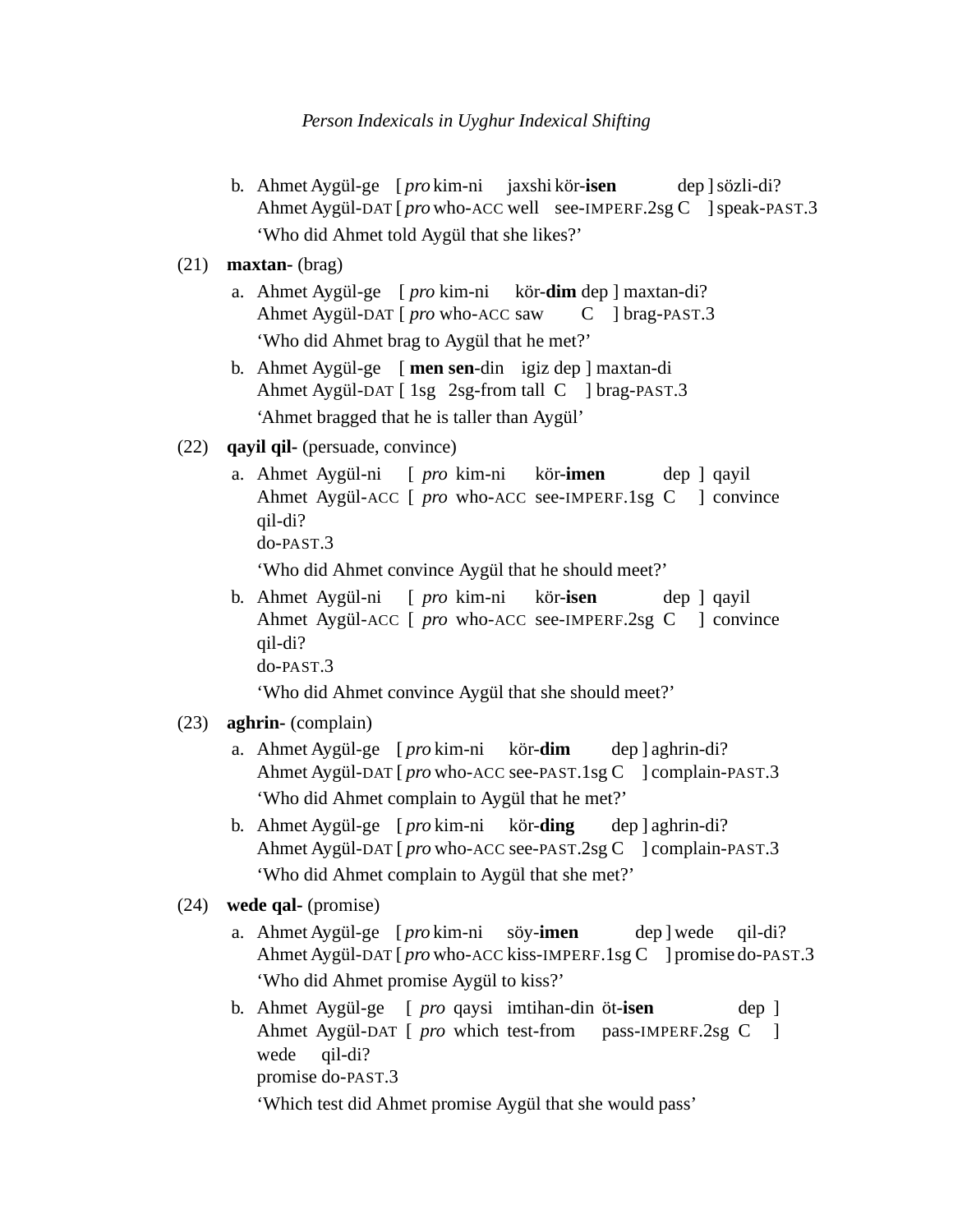Unlike verbs of communication, verbs of believing shift only 1st person indexicals and 2nd person indexicals under these verbs are infelicitous. Notice that with those verbs, finite complement clauses simply cannot contain a shifted 2nd person indexical and there is no alternative acceptable interpretation.

- (25) **bil-** (believe, know)
	- a. Ahmet [ *pro* kim-ni Ahmet [*pro* who-ACC well see-IMPERF.1sg C ] believe-IMPERF.3 jaxshi kör-**imen** dep ] bil-du? 'Who does Ahmet believe that he likes?'
	- b. \*Ahmet [ *pro* kim-ni jaxshi kör-**isen** Ahmet [*pro* who-ACC well see-IMPERF.2sg C ] believe-IMPERF.3 dep ] bil-du?

### (26) **oyla-** (think)

- a. Ahmet [*pro* kim-ni jaxshi kör-imen Ahmet [*pro* who-ACC well see-IMPERF.1sg C ] think-IMPERF.3 dep ] oyla-du? 'Who does Ahmet think he likes?'
- b. \*Ahmet [ *pro* kim-ni Ahmet [*pro* who-ACC well see-IMPERF.2sg C ] think-IMPERF.3 jaxshi kör-**isen** dep ] oyla-du?

# (27) **ansir-** (worry)

- a. Ahmet [*pro* qaysi imitihan-din ötül-ma-imen Ahmet [ *pro* which test-from pass-NEG-IMPERF.1sg C ] worry-PAST.3 dep ] ainsir-di? 'Which test does Ahmet worry that he didn't pass?'
- b. \*Ahmet [*pro* qaysi imitihan-din ötül-ma-**isen** Ahmet [*pro* which test-from pass-NEG-IMPERF.2sg C ] worry-PAST.3 dep ] ainsir-di?
- $(28)$  **ümid gil-** (hope)
	- a. Ahmet [ *pro* kim-ni Ahmet [*pro* who-ACC see-IMPERF.1sg C ] hope do-IMPERF.3 kör-**imen** dep ] ümid qil-du? 'Who does Ahmet want to meet?'
	- b. \*Ahmet [ *pro* kim-ni Ahmet [*pro* who-ACC see-IMPERF.2sg C ] hope do-IMPERF.3 kör-**isen** dep ] ümid qil-du?
- (29) **xejal qil-** (dream about)
	- a. Ahmet [*pro* qaysi imtihan-din öt-tim Ahmet [*pro* which test-from pass-PAST.1sg C ] dream do-PAST.3 dep ] xejal qil-di? 'Which test did Ahmet dream about passing?'
	- b. \*Ahmet [*pro* qaysi imtihan-din öt-ting Ahmet [*pro* which test-from pass-PAST.2sg C ] dream do-PAST.3 dep ] xejal qil-di?

Interestingly, verbs of hearing also shift only 1st person indexicals.

(30) **angla-** (hear)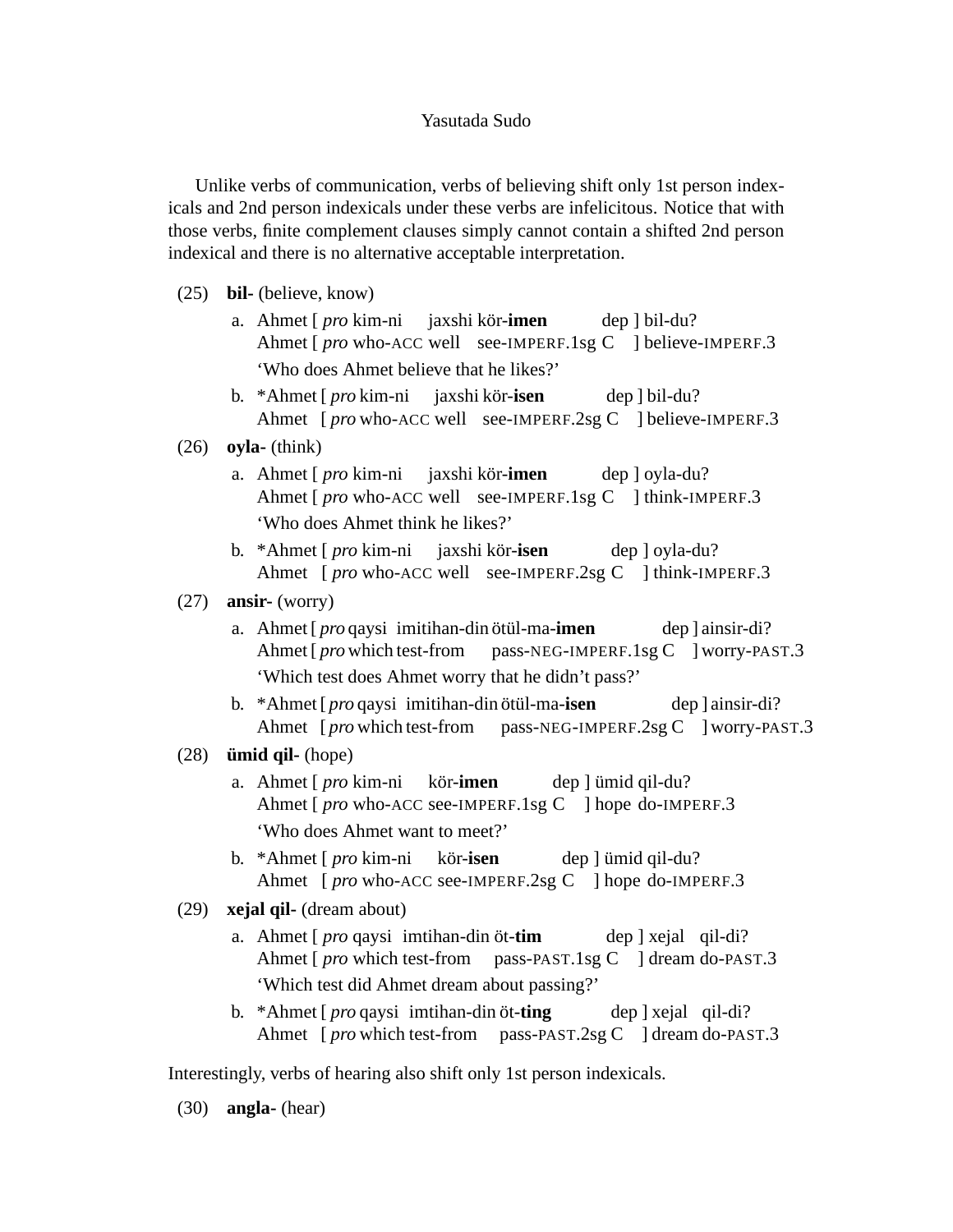- a. Ahmet Aygül-din [*pro* qaysi imtihan-din öt-tim Ahmet Aygül-from [*pro* which test-from pass-PAST.1sg C ] hear-PAST.3 dep ] angla-di? 'Which test did Ahmet hear from Aygül that he passed?'
- b. \*Ahmet Aygül-din [*pro* qaysi imtihan-din öt-ting Ahmet Aygül-from [*pro* which test-from pass-PAST.2sg C ] hear-PAST.3 dep ] angla-di?
- (31) **oqu-** (read)
	- a. Ahmet [*pro* qaysi imtihan-din öt-tim Ahmet [ *pro* which test-from pass-PAST.1sg C ] read-PAST.3 dep ] oqu-di? 'Which test did Ahmet hear from Aygül that he passed?'
	- b. \*Ahmet [*pro* qaysi imtihan-din öt-ting Ahmet [*pro* which test-from pass-PAST.2sg C ] read-PAST.3 dep ] oqu-di?

We claim that the above restrictions on shifted 2nd person pronouns follow from the meanings of attitude verbs. Recall that our meaning for *tell* in (14) quantifies over indices whose first and second coordinates are *de se* and *de te* individuals respectively. We assume the same semantics for other verbs of communication, except that they impose different restriction on the possible world coordinate. As explained in the previous section, this semantics together with the definite description analysis of Uyghur 2nd person indexicals predicts obligatory indexical shifting.

Our semantics also explains the infelicity of shifted 2nd person indexicals under verbs of believing without further ado. That is, in the *de re* construal, a 2nd person indexical denotes the individual in the actual world  $w_i$  that the *de se* individual  $a_j$ is talking to in *w<sup>i</sup>* . However, verbs of believing describe events or states involving just the agent/experiencer without a person who he or she is talking to. Thus there is no individual satisfying the description, and a presupposition failure ensues. The *de dicto* reading similarly gives rise to a presupposition failure. Likewise, in events describe by verbs of hearing, the *de se* individual is talking to nobody, and shifted 2nd person indexicals under those verbs are predicted to be infelicitous as well.

### **6 Anand & Nevins on Slave**

In this last section, we address one issue of cross-linguistic variation among languages with indexical shifting. It has been observed that languages with indexical shifting differ in whether multiple attitude verbs allow indexical shifting,<sup>5</sup> and in Amharic, Zazaki, and Matses, unlike in Uyghur, only the verb *say* triggers indexical shifting.<sup>6</sup> At this moment, we only know of one language, Slave, that allows for

<sup>5</sup> Another cross-linguistic variation among languages with indexical shifting is optionality of indexical shifting: Indexical shifting is optional in Amharic and Zazaki, while it is obligatory in Matses, and as we saw in the present paper, in Uyghur finite complement clauses. Slave is complicated in that it is obligatory only under certain verbs. We have nothing insightful to say about this.

<sup>&</sup>lt;sup>6</sup> In Navajo, there seems to be an inter-speaker variation (Anand 2006:75).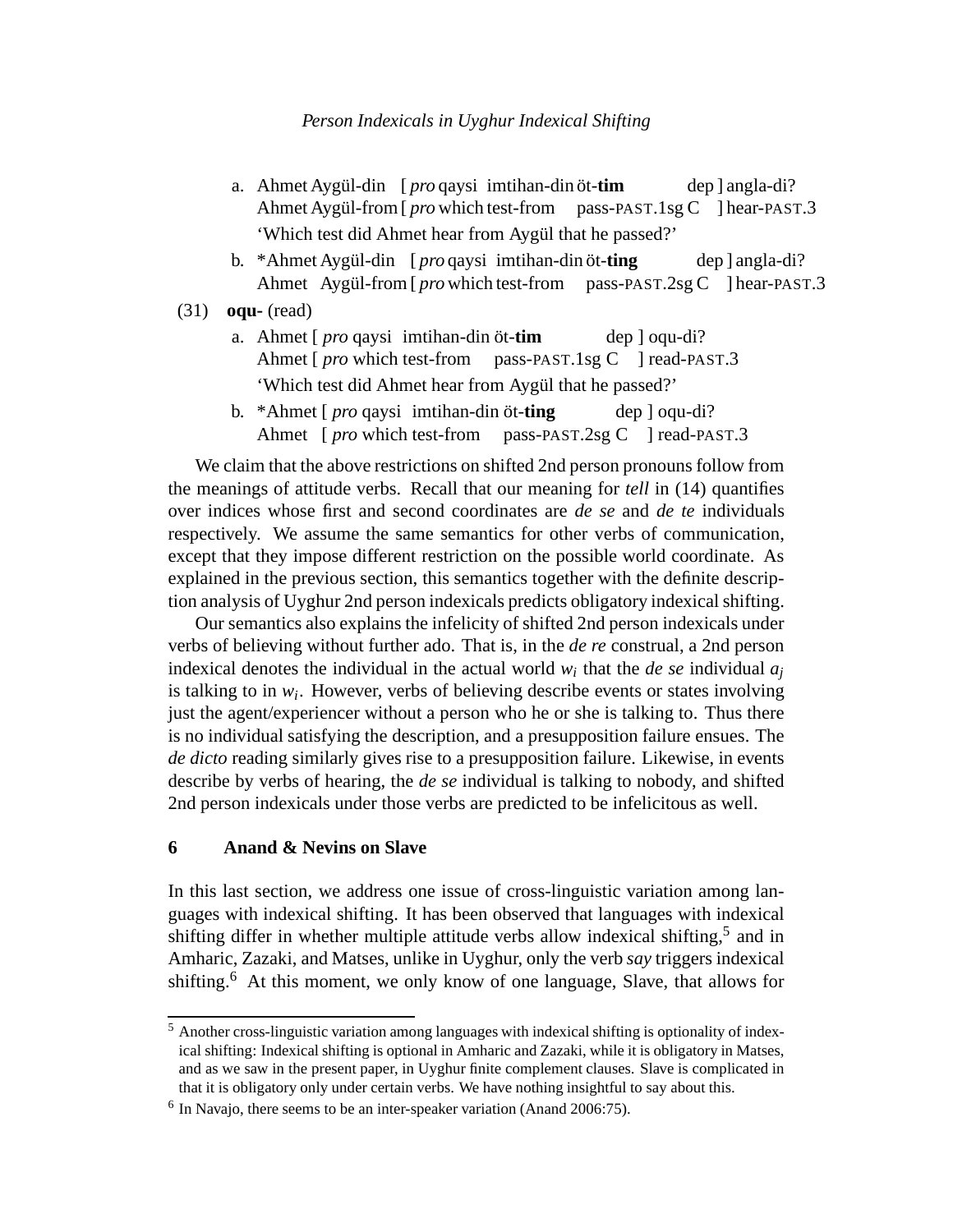multiple verbs to license indexical shifting. In the rest of this section, we compare Slave and Uyghur and discuss their differences. The Slave data presented in this section are taken from Anand and Nevins (2004) and Anand (2006), who in turn took them from Rice (1986).

Slave imposes restrictions on shifted 1st and 2nd person indexicals that are very similar to Uyghur we observed in the previous section. Specifically, both 1st and 2nd person indexicals shift under *ededi ´* (tell, ask), while only 1st person indexicals do under *hadi* (utter; intransitive), *yeniwe* (want, think), and *hudeli* (want, think).

- (32) a. [ segha ráwod<del>í</del> [ 1sg-for 2sg-will-buy ] 2sg-tell-1sg PAST ] sédjdi yilé 'You told me to buy it for you'
	- b. Simon [ rásereyineht'u ] hadi Simon [ 2sg-hit-1sg ] 3sg-say 'Simon said that you hit {him, \*me}'
	- c. sú [ leshuyie k'eguhw'e ] yerinewe Q [ spoon 1sg-will-lick ] 2sg-want 'Do you want to lick the spoon?'
	- d. denexare [ woję sister [2sg-will-sing] 3sg-want ] yeni¸we 'Sister wants you to sing'
	- e. John [ beya John [ 1sg-son 3sg-will-hunt ] 3sg-want-4sg ráwozíe ] hudeli 'John wants his/my son to go hunting'

Anand and Nevins (2004) and Anand (2006) account for the Slave fact by postulating three kinds of monsters in (33), assuming different attitude verbs select for different monsters. In their analysis, context indices are richer than ours, and the difference between the first two monsters are not directly relevant for our purposes. Also notice that in their semantics the object language does not contain indices, and hence the interpretation function is relativized to two indices *c* and *i*.

(33) a. 
$$
\begin{aligned}\n\llbracket \mathbf{OP}_{\forall} \; \phi \, \rrbracket_{g}^{c,i} &= \llbracket \; \phi \, \rrbracket_{g}^{i,i} \\
\mathbf{b.} \; \llbracket \mathbf{OP}_{\text{per}} \; \phi \, \rrbracket_{g}^{c,i} &= \llbracket \; \phi \, \rrbracket_{g}^{\langle a_i, h_i, l_c, t_c, w_c, \dots \rangle, i} \\
\mathbf{c.} \; \llbracket \mathbf{OP}_{\text{auth}} \; \phi \, \rrbracket_{g}^{c,i} &= \llbracket \; \phi \, \rrbracket_{g}^{\langle a_i, h_c, l_c, t_c, w_c, \dots \rangle, i}\n\end{aligned}
$$

They maintain that verbs that only shift 1st person indexicals select for the third monster, which only shifts the first individual coordinate of the context index, leaving the other coordinates intact.

Although this account can basically describe the data, however, it has a conceptual weakness, on which Anand (2006:110) himself remarks as follows.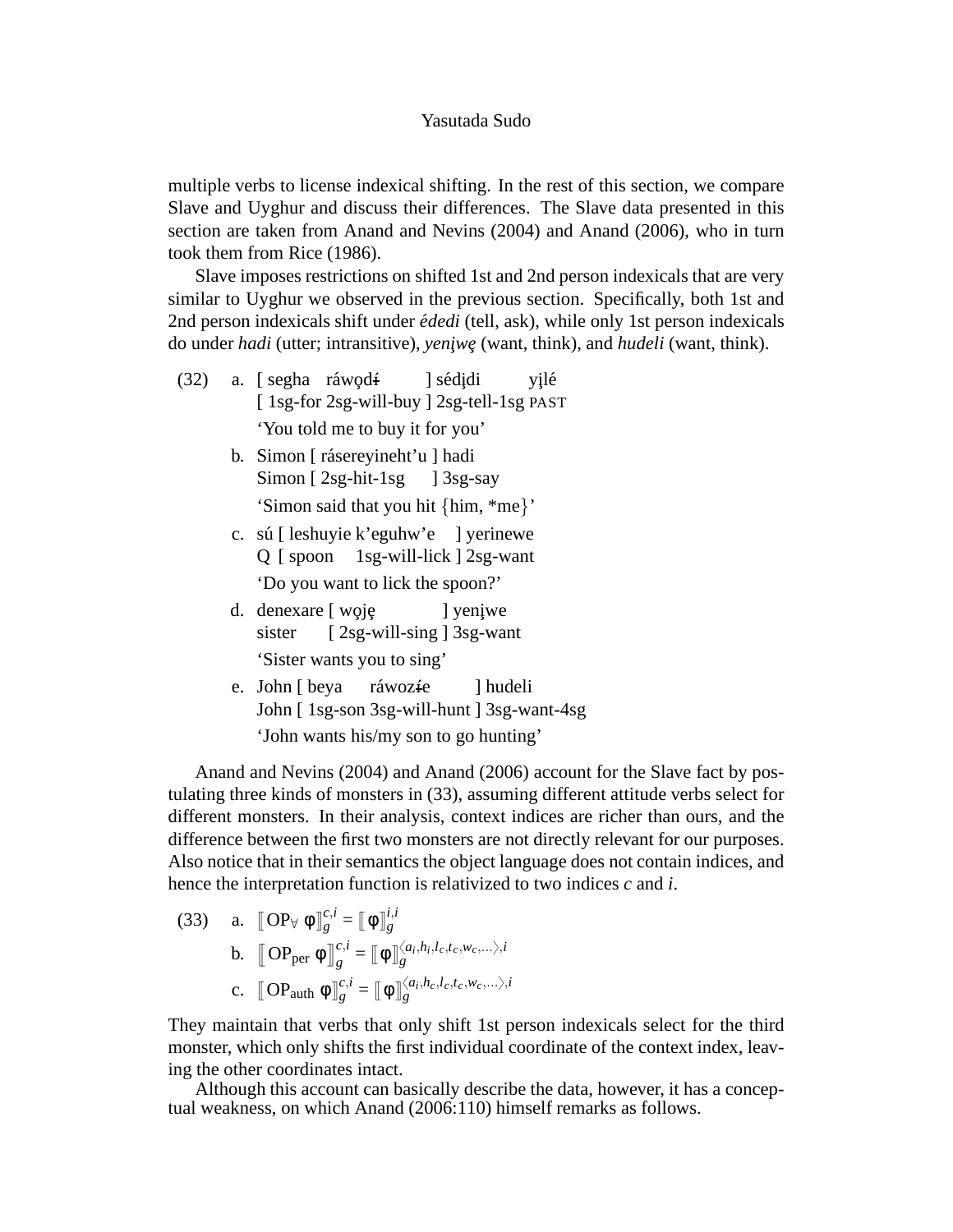"[I]t seems rather natural that 'tell' would shift 2nd person while 'want' would not; indeed, what would such a shift mean, given that it is unclear how the ADDR coordinate would even be filled in such cases."

Also, in their analysis, it is in principle possible to define a monster that only shifts the second individual coordinate, but such a shifting pattern has not been found.

Under our analysis, by contrast, only verbs involving an attitude holder and her addressee are predicted to shift both 1st and 2nd person indexicals. Also, it is expected that no verbs shift only 2nd person indexicals because no attitude verbs lack an attitude holder. Thus, our analysis is more constrained than Anand and Nevins' and better on conceptual grounds.

Lastly, we discuss an intriguing difference between Uyghur and Slave, namely, in Slave, 2nd person indexicals under verbs that do not shift them are still felicitous, and interpreted as the hearer of the current context of utterance as shown in (32b), unlike in Uyghur where they are infelicitous. This can be given a straightforward explanation in our analysis by postulating a variation in the interpretation of 2nd person indexicals. Recall that we proposed that Uyghur 2nd person indexicals are in fact disguised definite descriptions containing a 1st person indexical. We conjecture that Slave 2nd person indexicals are not definite descriptions but directly denote the second individual coordinate  $h_c$  of the context index  $c$ . Furthermore, we propose attitude verbs such as *think* and *want* just inherit the second individual coordinate from the higher index (cf. the meaning of non-attitude modals in (12)).

(34) For any  $\phi$  of type  $\langle s,t \rangle$ ,

 $\left[\begin{matrix} \text{think} \\ \text{pink} \\ \end{matrix}\right]_g^c = \lambda x.\lambda i. \forall j \in \text{DOX}_{x,i} \left[\begin{matrix} \phi \\ \phi \end{matrix}\right]_g^c$  $g'(j) = 1$ where  $j \in \text{DOX}_{x,i}$  iff

- a.  $w_j$  is compatible with what *x* believes in  $w_i$ ;
- b.  $a_j$  is the individual in  $w_j$  that *x* identifies in  $w_i$  as himself;
- c.  $h_i = h_i$
- (35) For any  $\phi$  of type  $\langle s,t \rangle$  $[\n [ \text{hear } \phi ]\n ]_e^c$  $\alpha_g^c = \lambda x.\lambda y.\lambda i \,\forall j \in \text{HEAR}_{x,y,i}$   $[\![ \Phi \ ]\!]^c_g$  $\frac{c}{g}(j) = 1$ where  $j \in \text{HEAR}_{x,y,i}$  iff
	- a.  $w_j$  is compatible with what *x* hears from *y* in  $w_i$ ;
	- b.  $a_j$  is the individual in  $w_j$  that *x* identifies in  $w_i$  as himself;
	- c.  $h_i = h_i$

This analysis explains why 2nd person indexicals in Slave under those verbs can still refer to the actual hearer.

It should be pointed out here that this semantic variation in 2nd person indexicals is independently necessary to account for the difference between Uyghur and languages such as Slave and Zazaki in which shifted 2nd person indexicals are obligatorily *de te* (Anand 2006). It is predicted therefore that shifted 2nd person index-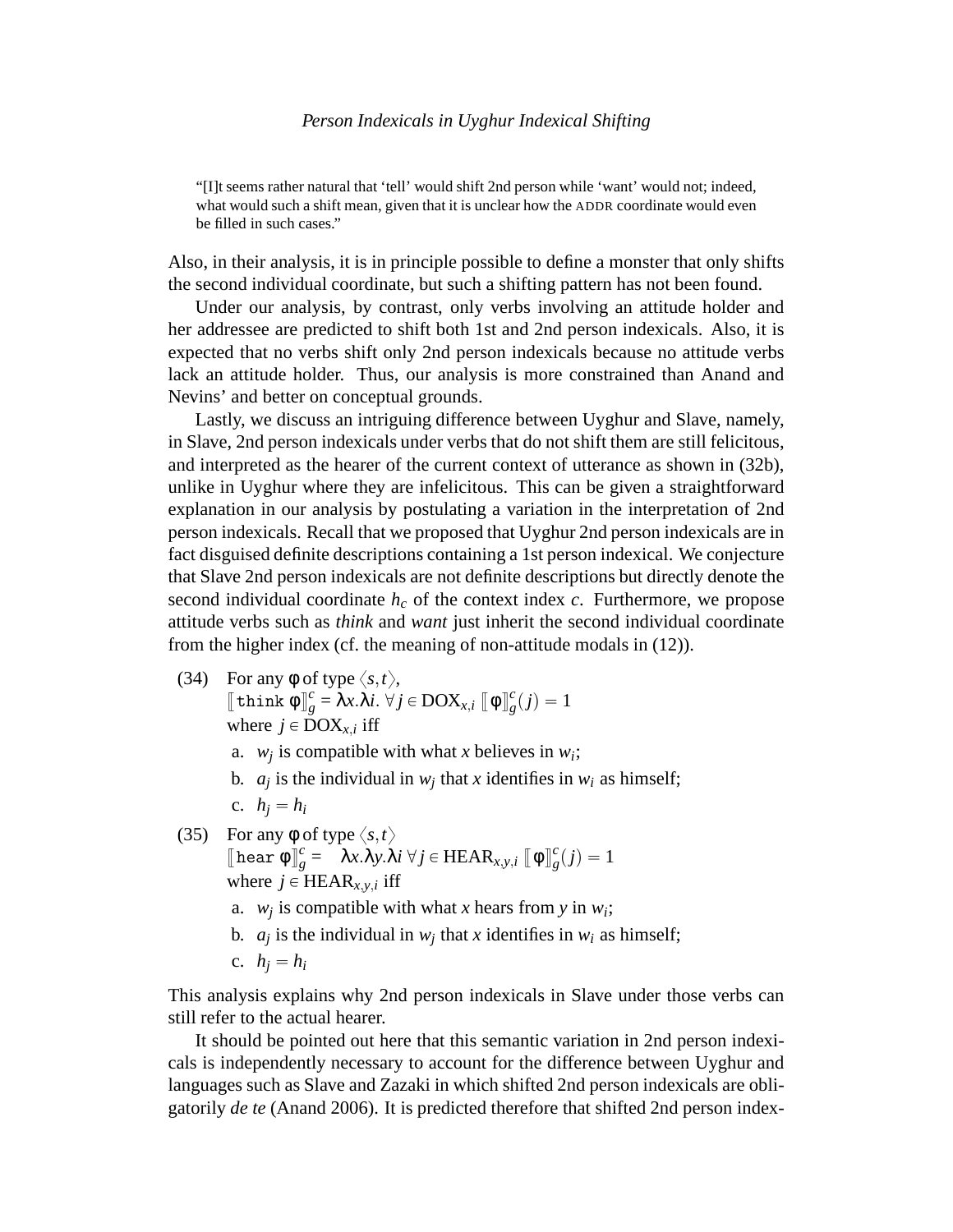icals in Slave are obligatorily *de te* unlike in Uyghur, but the lack of data prevents us from testing this prediction at this moment. This is left for future research.

### **Acknowledgments**

I am especially indebted to my language informant, Mettursun Beydulla, for his patience and generosity. I would also like to thank the following people for invaluable discussions and helpful comments: Adam Albright, Pranav Anand, Alya Asarina, Amy Rose Deal, Rose-Marie Déchaine, Michel DeGraff, Suzanne Flynn, Danny Fox, Martin Hackl, Claire Halpert, Irene Heim, Norvin Richards, Andrew Nevins, Philippe Schlenker, Kirill Shklovsky and Martina Wiltschko. All errors are mine.

#### **References**

Anand, Pranav. 2006. De De Se. Ph.D. dissertation, MIT.

- Anand, Pranav and Andrew Nevins. 2004. Shifty operators in changing context. In *Proceedings of SALT 14*.
- Chierchia, Gennaro. 1989. Anaphora and attitude de se. In Renatte Bartsch, Johan van Benthem, and Peter van Embde Boas, eds., *Semantics and Contextual Expression*, 1–32, Dordrecht: Foris.
- De Jong, Frederick. 2007. *A Grammar of Modern Uyghur*. Utrecht: Houtsma.
- Deal, Amy Rose. 2008. Events in space. In *Proceedings of SALT 18*.
- Gallin, Daniel. 1975. *Intensional and Higher-Order Modal Logic*. Amsterdam: North-Holand.
- Geurts, Bart. 1999. *Presuppositions and Pronouns*. Amsterdam: Elsevier.
- Hahn, Reinhard F. 1991. *Spoken Uyghur*. Seattle: University of Washington Press.
- Kaplan, David. 1989. Demonstratives: An essay on the semantics, logic, metaphysics, and epistemology of demonstratives and other indexicals. In Joseph Almog, John Perry, and Howard Wettstein, eds., *Themes from Kaplan*, 481–563, New York: Oxford University Press.
- Keshet, Ezra. 2008. Good Intensions: Paving Two Roads to a Theory of the *De re/De dicto* Distinction. Ph.D. thesis, Massachusetts Institute of Technology.
- Leslau, Wolf. 1995. *A Reference Grammar of Amharic*. Harrassowitz.
- Lewis, David. 1979. Attitudes de dicto and de se. *Philosophical Review* 88(4):513– 543.